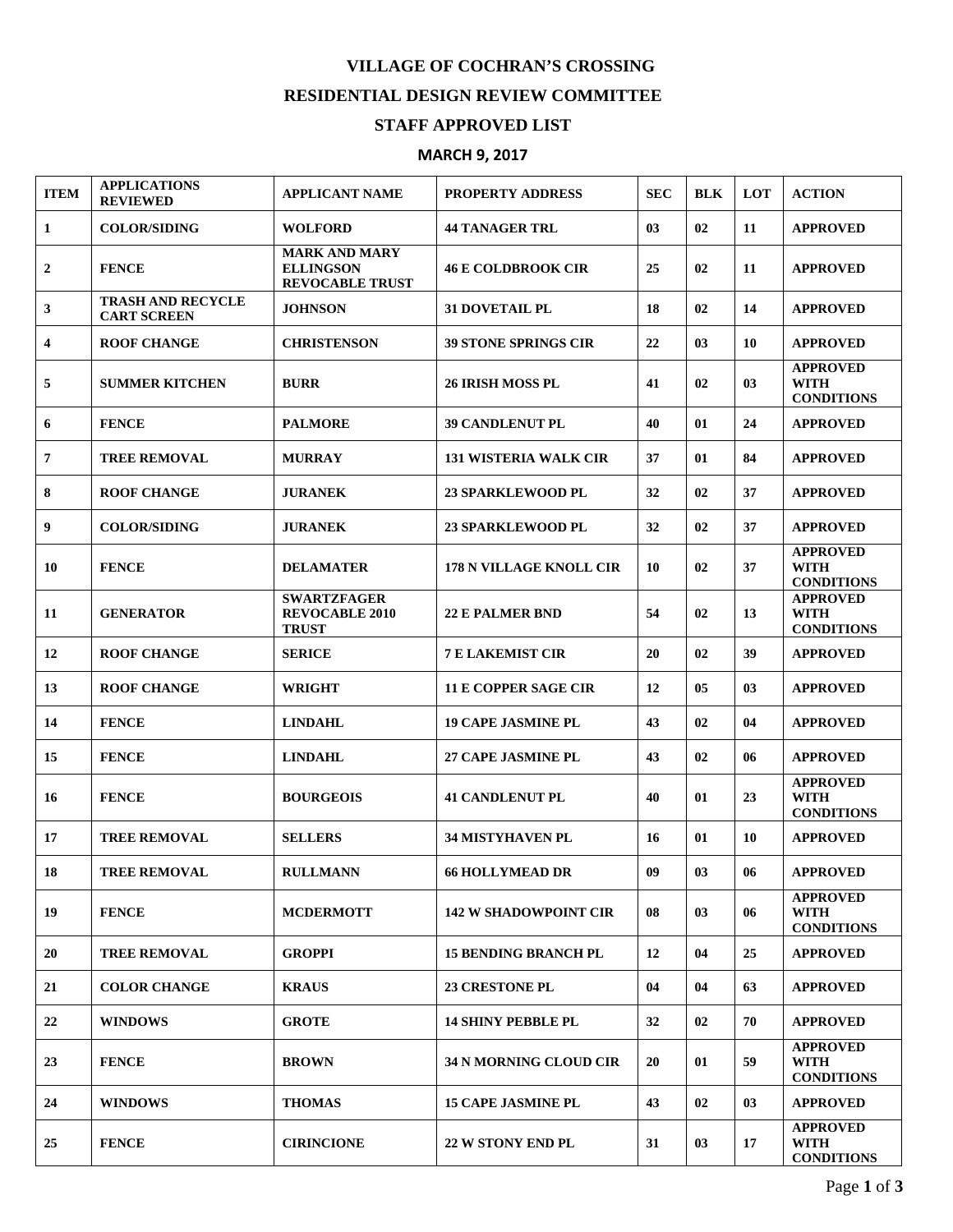| 26 | <b>WINDOWS</b>        | <b>GRAEVE</b>                                                | <b>62 E RUMPLECREEK PL</b>     | 31 | 02             | 40 | <b>APPROVED</b>                                     |
|----|-----------------------|--------------------------------------------------------------|--------------------------------|----|----------------|----|-----------------------------------------------------|
| 27 | <b>ROOF CHANGE</b>    | <b>STAFFORD</b>                                              | <b>2 SUNBEAM PL</b>            | 16 | 01             | 24 | <b>APPROVED</b>                                     |
| 28 | <b>FENCE</b>          | <b>BENSON</b>                                                | <b>26 ROUNDTOP PL</b>          | 06 | 05             | 28 | <b>APPROVED</b>                                     |
| 29 | <b>DRIVEWAY</b>       | <b>MCGUIRK</b>                                               | <b>31 PALE DAWN PL</b>         | 42 | 01             | 16 | <b>APPROVED</b>                                     |
| 30 | <b>ROOF CHANGE</b>    | <b>MCSHERRY</b>                                              | <b>11 GREENTWIG PL</b>         | 17 | 01             | 10 | <b>APPROVED</b>                                     |
| 31 | <b>TREE REMOVAL</b>   | <b>NESMITH</b>                                               | <b>43 N CASTLEGREEN CIR</b>    | 52 | 02             | 28 | <b>APPROVED</b>                                     |
| 32 | <b>FIREPLACE</b>      | <b>THOMAS</b>                                                | <b>11 AUTUMN CRESCENT</b>      | 09 | 03             | 17 | <b>APPROVED</b><br><b>WITH</b><br><b>CONDITIONS</b> |
| 33 | <b>PATIO COVER</b>    | <b>THOMAS</b>                                                | <b>11 AUTUMN CRESCENT</b>      | 09 | 03             | 17 | <b>APPROVED</b><br><b>WITH</b><br><b>CONDITIONS</b> |
| 34 | <b>SUMMER KITCHEN</b> | <b>THOMAS</b>                                                | <b>11 AUTUMN CRESCENT</b>      | 09 | 03             | 17 | <b>APPROVED</b><br><b>WITH</b><br><b>CONDITIONS</b> |
| 35 | <b>CAR PORT</b>       | <b>DE KOSTER</b>                                             | <b>19 STORMWOOD PL</b>         | 20 | 02             | 12 | <b>APPROVED</b><br><b>WITH</b><br><b>CONDITIONS</b> |
| 36 | <b>PERGOLA</b>        | <b>KUZIV</b>                                                 | <b>206 N VILLAGE KNOLL CIR</b> | 10 | 02             | 44 | <b>APPROVED</b>                                     |
| 37 | <b>DECK</b>           | <b>KUZIV</b>                                                 | <b>206 N VILLAGE KNOLL CIR</b> | 10 | 02             | 44 | <b>APPROVED</b>                                     |
| 38 | <b>FENCE</b>          | <b>RIGHI</b>                                                 | <b>6 LINNET CHASE PL</b>       | 03 | 02             | 79 | <b>APPROVED</b><br><b>WITH</b><br><b>CONDITIONS</b> |
| 39 | <b>FENCE</b>          | <b>MONACO</b><br><b>REVOCABLE LIVING</b><br><b>TRUST</b>     | <b>111 W GOLDEN ARROW CIR</b>  | 12 | 01             | 21 | <b>APPROVED</b>                                     |
| 40 | <b>PATIO COVER</b>    | <b>MONACO</b><br><b>REVOCABLE LIVING</b><br><b>TRUST</b>     | <b>111 W GOLDEN ARROW CIR</b>  | 12 | 01             | 21 | <b>APPROVED</b><br><b>WITH</b><br><b>CONDITIONS</b> |
| 41 | <b>FENCE</b>          | <b>GORDON</b>                                                | <b>18 DAY LILY PL</b>          | 42 | 01             | 12 | <b>APPROVED</b><br><b>WITH</b><br><b>CONDITIONS</b> |
| 42 | <b>TREE REMOVAL</b>   | <b>LOZANO</b>                                                | <b>6 BARNSTABLE PL</b>         | 06 | 0 <sub>3</sub> | 02 | <b>APPROVED</b>                                     |
| 43 | <b>FENCE</b>          | <b>DOHALICK</b>                                              | <b>19 SUMMITHILL PL</b>        | 10 | 02             | 31 | <b>APPROVED</b>                                     |
| 44 | <b>PATIO</b>          | <b>JONES</b>                                                 | 73 E MORNING CLOUD CIR         | 20 | 03             | 06 | <b>APPROVED</b>                                     |
| 45 | <b>PATIO COVER</b>    | <b>HORN</b>                                                  | <b>39 SHEARWATER PL</b>        | 04 | 05             | 54 | <b>APPROVED</b><br><b>WITH</b><br><b>CONDITIONS</b> |
| 46 | <b>SUMMER KITCHEN</b> | <b>HORN</b>                                                  | <b>39 SHEARWATER PL</b>        | 04 | 05             | 54 | <b>APPROVED</b><br><b>WITH</b><br><b>CONDITIONS</b> |
| 47 | <b>ROOF CHANGE</b>    | <b>SHETH LLC 18</b><br><b>COTTAGE GROVE</b><br><b>SERIES</b> | <b>18 COTTAGE GROVE PL</b>     | 10 | 04             | 44 | <b>APPROVED</b>                                     |
| 48 | <b>RETAINING WALL</b> | <b>JONES</b>                                                 | <b>10 LAPWING CT</b>           | 42 | 02             | 15 | <b>APPROVED</b>                                     |
| 49 | <b>DECK</b>           | <b>JONES</b>                                                 | <b>10 LAPWING CT</b>           | 42 | 02             | 15 | <b>APPROVED</b>                                     |
| 50 | <b>FIREPIT</b>        | <b>JONES</b>                                                 | <b>10 LAPWING CT</b>           | 42 | 02             | 15 | <b>APPROVED</b><br><b>WITH</b><br><b>CONDITIONS</b> |
| 51 | <b>SUMMER KITCHEN</b> | <b>JONES</b>                                                 | <b>10 LAPWING CT</b>           | 42 | 02             | 15 | <b>APPROVED</b><br><b>WITH</b><br><b>CONDITIONS</b> |
| 52 | <b>PATIO COVER</b>    | <b>JONES</b>                                                 | <b>10 LAPWING CT</b>           | 42 | 02             | 15 | <b>APPROVED</b><br><b>WITH</b><br><b>CONDITIONS</b> |